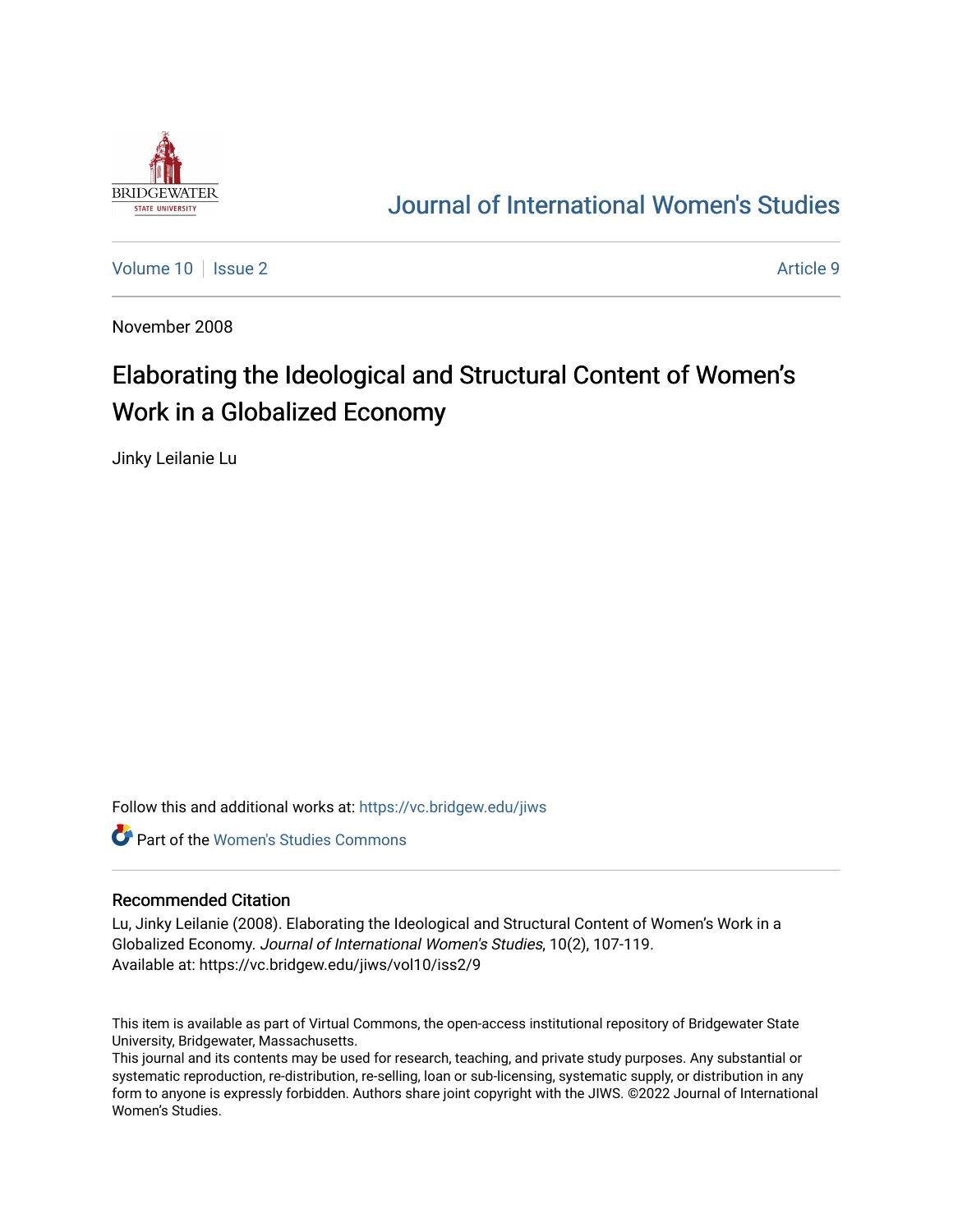This journal and its contents may be used for research, teaching and private study purposes. Any substantial or This journal and its contents they are disculon research, leading this more pays background and its content or<br>systematic reproduction, re-distribution, rel. seling, loan of Bub-Alessing, systematic supply or distribution to anyone is expressly forbidden. ©2008 Journal of International Women's Studies.

### **Elaborating the Ideological and Structural Content of Women's Work in a Globalized Economy**

By Dr. Jinky Leilanie  $Lu^1$ 

#### **Abstract**

 Women's employment in the global market now has been increasing as a result of globalization and internationalization of labour. This study has two main objectives in its attempt to analyze the relations of gender, the global market, and health in the workplace. First, the article tries to elucidate the structural content of work as seen in the work organization; and second, to elaborate the ideological content of work as defined by ideologies of the organization, of the state and of the market production system. The study used quantitative methodology through surveys of 630 women workers in 23 establishments, as well as qualitative methodology using 10 interviews and focus group discussions. The study showed that assembly line work was also reported to be boring, fast-paced and requires upskilling regularly. Most of the respondents (76.3%) did overtime work. Quantitative overload was significantly related to a number of symptoms of psychological health issues such as poor work motivation, low self-esteem, absenteeism, and tardiness. Women workers were exposed to heat (58%), intoxicating odors (42.8%), noise (33%), and other hazards at work. The more work specific health problems of the women were body aches (73.5%), eye problems (36.5%) and urinary tract infection (32.1%). The study showed that ill health under a global economy results from the impact of measures designed to enhance the profitability of capital- from shiftwork, overtime, apprenticeship, homeworking, subcontracting, teleworking, part-time work, and piece-rate work exposure to dangerous chemicals, industrial injuries, stress, or a damaged and polluted environment. This study tried to develop additional theorizing on the relations of women, global market and health using health sociology and medical anthropology.

*Keywords:* Women Workers, Global Market, Occupational Health, Information technology,

#### **Introduction**

 $\overline{\phantom{a}}$ 

 The analysis of women's paid work is becoming an increasingly important task because of the rise of women's employment in contemporary times in the Philippines and Asia in the late 1970s. Ong in 1987 noted that during the past quarter century, there is a rise in female labour participation even in countries that traditionally did not allow their women to work outside the household (Pyle, 1983; Hein, 1986; Ong, 1987; Feldman, 1992).

Women's work has coincided with the intensification of global market participated by various nations through economic and legal means. This analysis has come to include information technology which is one of the most significant features of women's work in the 21st century. This study has tried to discourse on several concepts pertaining to women's contemporary work, such as: What is the impact of information technology (IT) on women's employment? Is IT related to job losses and job creation, job satisfaction, job control and

Journal of International Women's Studies Vol. 10 #2 November 2008 107

1

<sup>&</sup>lt;sup>1</sup> Research Professor 1, National Institutes of Health, University of the Philippines Manila, jinky\_lu@yahoo.com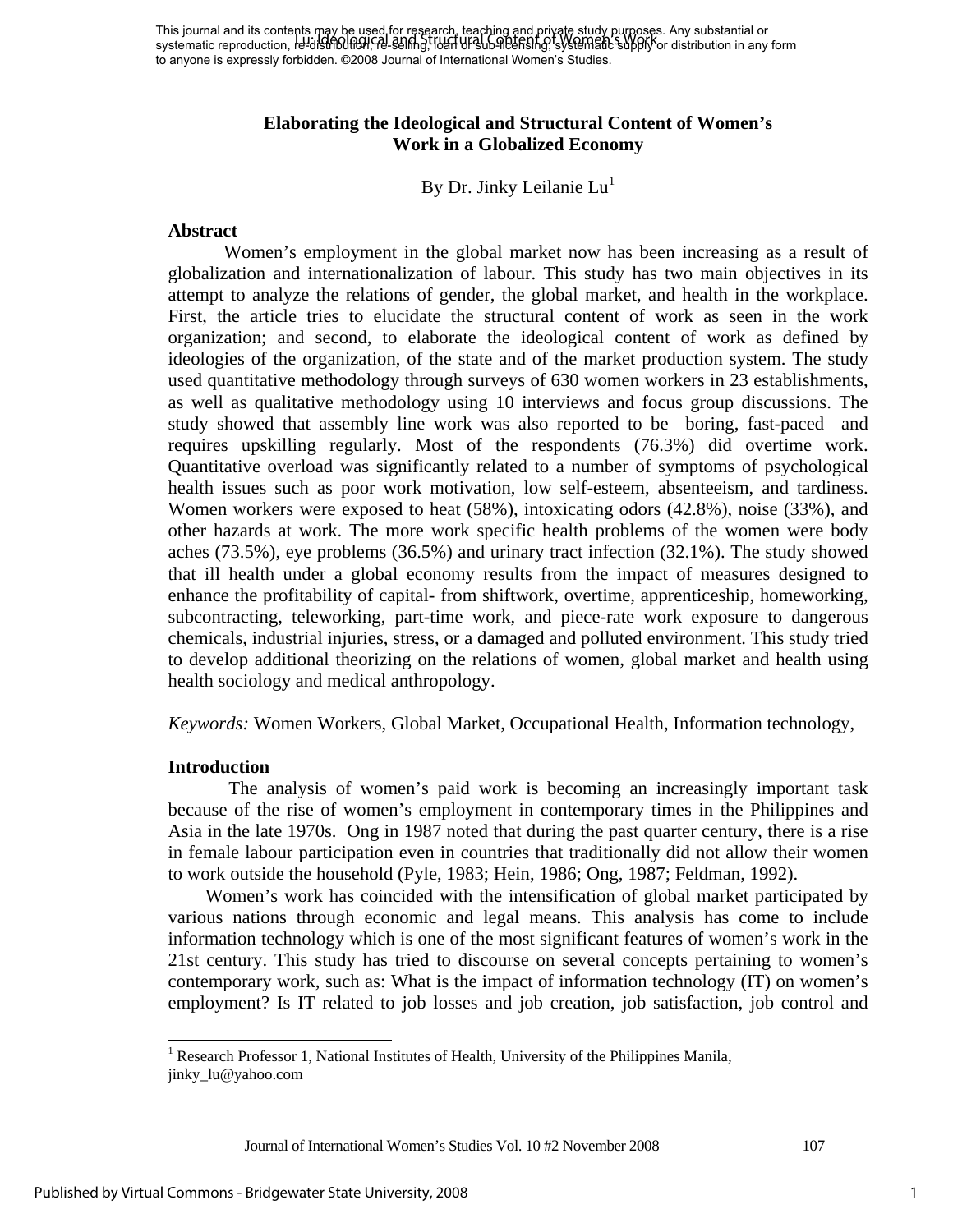social relations of work, and skills and training? Is there job expansion, multiskilling, more work integration and coordination between assembly workers, or fragmentation of work, and overload? (Hill,1981). The legal and socio-economic benefits given to multinationals are based on the premise of creating more jobs and employment. But does the woman's job reflect her opportunities- or lack thereof- in relation to technologies which are viewed to promote development? (Dauber, 1981). Information Technology (IT) was launched as an offshoot of the new demands of the global labour and global market (Fröbel, F., et.al., 1980; Webster, 1996). The relocation of manufacturing industries to low-waged and poorer nations has been pursued for several reasons. For one, labor is cheap with relatively good pool of trained and semi- skilled employees. Second, following the prescriptions of the World Bank, the developing nations provide legal and structural benefits for multinational investments such as unlimited repatriation of profits, reliable transportation and telecommunications, infrastructure, tax holidays, and lifting of trade barriers like quotas and tariffs (Webster, J., 1996).

 With electronics output consisting of more than half of the total exports of the Philippines to the global market, the contribution of women in economic productivity and ultimately in the economic performance and growth of the country becomes immensely visible and important (www.peza.gov.ph). What exactly happens within the workplace as it relates to women workers will shed light on the sociological understanding of women's paid work. It is also relevant to look into the effect of work and work conditions to the health of the women workers. The study of physical health is of genuine sociological interest and it is unfortunate that much of the field is already cluttered by sociobiology and genetics - quantitative researches that are rationally based on western methodologies of scientific investigation and which exclude insider-knowledge and qualitative analysis. Important developments in postmodernism, anthropology, phenomenology and feminism which provide a basis for the sociology of medicine taking into account human embodiment and the larger societal context. The risk factors for health have gone beyond the identification of microbiological processes to include the wider environment - both physical and social. This study examined the health of the women workers starting with an empirical investigation on the work conditions of women workers in selected industries in an export-processing zone in the country. Then it proceeds to a sociological analysis of health with implications for health management and health politics.

This sought to develop up additional or new theorizing on the relations of women, the global market and health. As such, this study has two main objectives in its attempt to analyze the relations of gender, the global market, and health in the workplace. First, this study tries to elucidate the structural content of work as seen in the work organization and work conditions in the workplace; and secondly, to elaborate on the ideological content of work as affected by ideologies of the organization, of the state and of the market production system. The content of work was analyzed in the context of global economic changes. Please see the conceptual framework (Figure 1). This study on the ideological and structural content of women's work is a continuing analysis of a previous comprehensive research on women's work in export zones in the Philippines.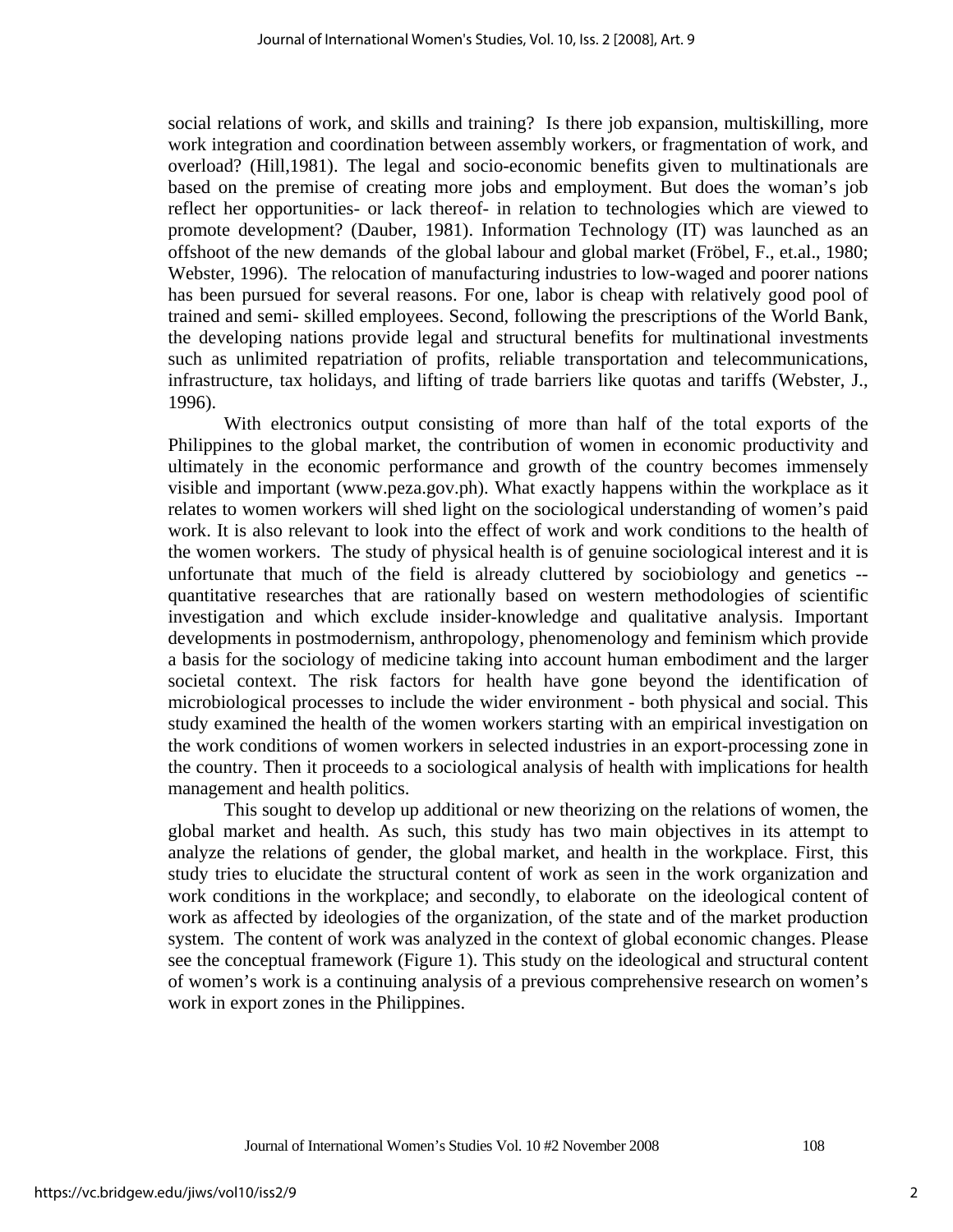



Journal of International Women's Studies Vol. 10 #2 November 2008 109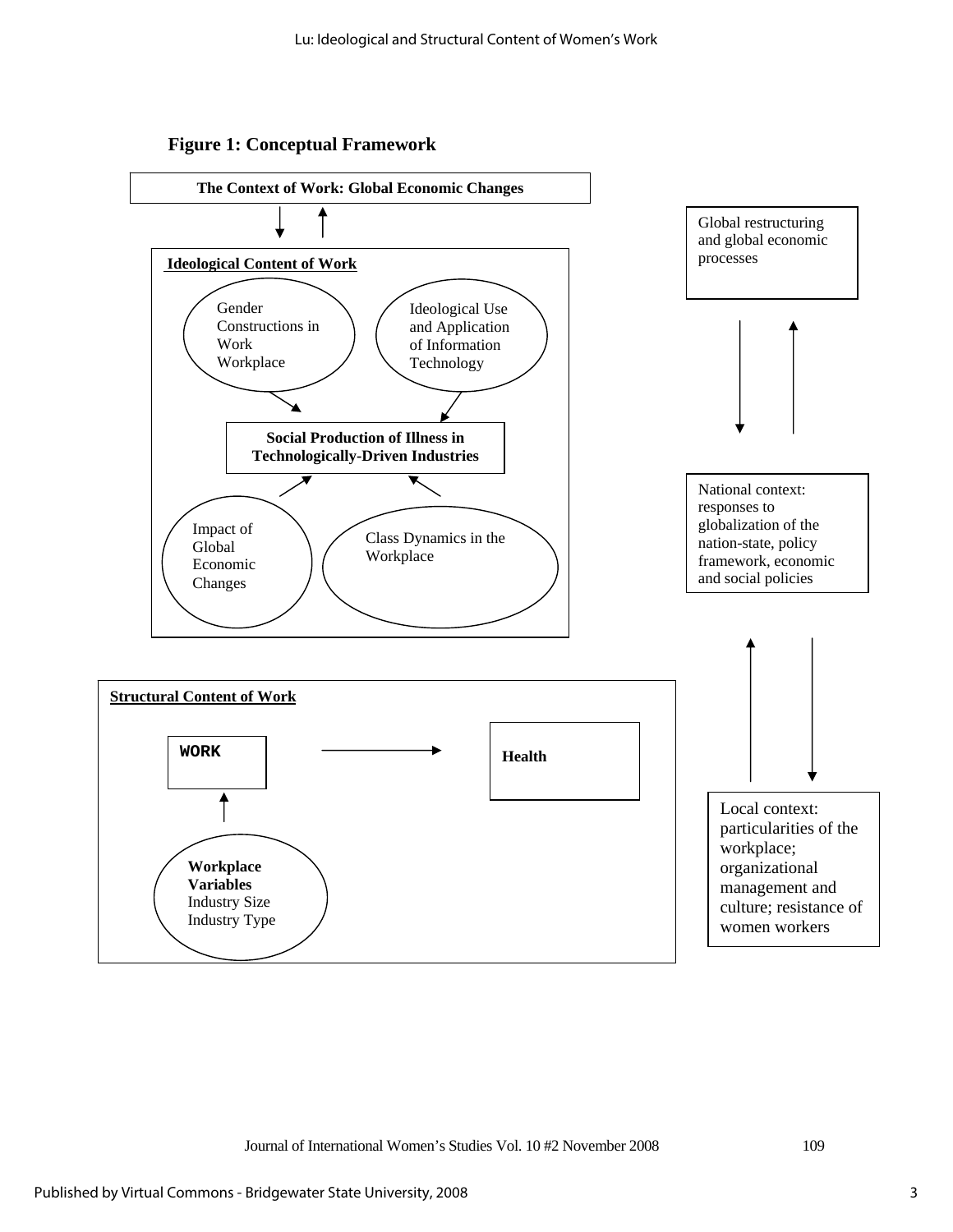In order to develop an analytical construct of the ideological content of work, a research investigation was done among women workers in certain manufacturing industries operated by multinational companies where variables such as organizational structure, gender relations, hazard exposures, actual illnesses, and work policies were investigated. Ideological content of work pertains to the prevailing ideology of work in the global market today which is mainly driven by capitalism. The results of the actual research investigation were then used to build up cases for the ideological content of work consisting of the following concepts:

- 1. Gender construction in the workplace
- 2. Ideological use and application of technology
- 3. Class dynamics in the workplace
- 4. Social production of illness

## **Methodology**

 For the quantitative aspect of the survey, a questionnaire was used for 630 women from 23 establishments in an export zone in the Philippines, administered by trained research assistants under the supervision of the author. The labour force profile of industries in export zones consists of 75-90% women and only 10-25% men. This suits the target population of the study. The questionnaire looked into the variables of concern including sociodemographic factors, work profile, the labour process and health conditions. Health information was taken from the self-assessment of the workers. Categories were based on the existing health form used by the Department of Labor and Employment (DOLE). The category was based on system affectation- neurologic, dermatologic, genito-urinary, cardiovascular, reproductive, circulatory, and musculoskeletal.

*The FGD and Interviews focused on the following topics*

- 1. The extent and nature of women's illnesses and work conditions.
- 2. Participation of women in labour unions, their work issues, and patterns of interaction and negotiation with management.
- 3. Ideological use of technology and the role of gender in the use and application of technology.
- 4. The new organizational management styles to cope with global changes.

The focus group discussion was composed of 6-7 women workers and a labor representative was invited. The women were randomly selected by the research investigator, and were composed of assembly line workers and labor union representative. The discussion was characterized by three phases starting with the warm –up stage where the study was introduced, and the participants got to know each other. This was followed by the elaboration stage where actual discussion occurred. Finally, the cool down stage was the phase where the interviewer/ facilitator tried to summarize the information gathered in the process, and comments or validation were given by the women.

The ethics of research was incorporated though informed consent of the participants, confidentiality, and validation feedback. This study is aimed at not just providing a collation of data and information but also for intervention strategies. This is similar to Harbermas emancipatory approach in the conduct of researches. Researches should not only be at the level of baseline data gathering or casual investigation, but must endeavor to come up with policy implications or strategies for empowerment (Habermas, 1995).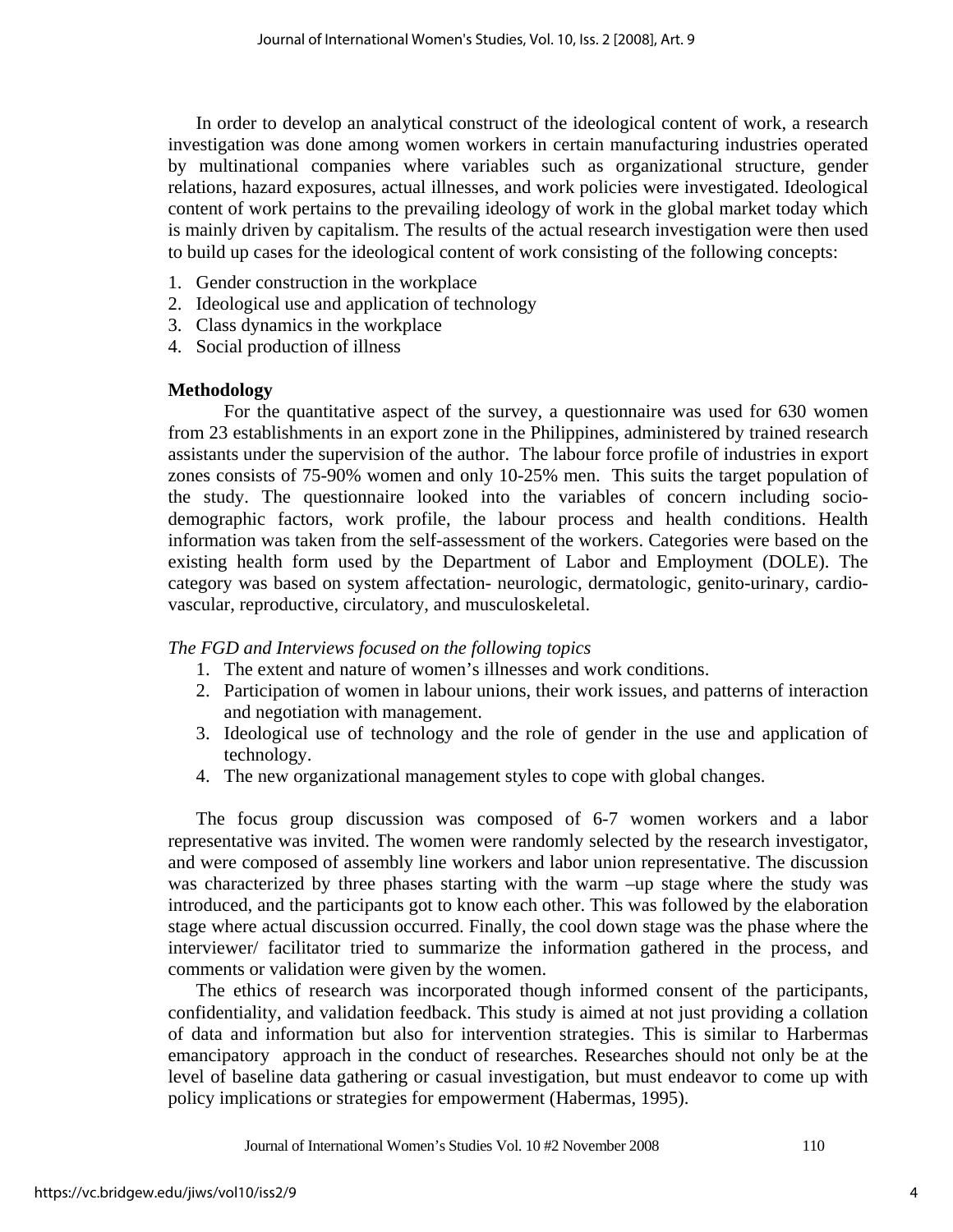#### **Presentation and Analysis of Data**

#### *Gender Segregation in the Workplace*

The common belief that males are more technologically skilled leads men to occupy IT-related jobs in the Philippines. This is also reflected in the gendered educational structure that produces a dominance of males graduating in computing and engineering courses. Across various industries, there is also gender segregation in polarities between the skill/ unskilled, heavy/ light, dangerous/ less dangerous, dirty/ clean, interesting/ boring, and mobile/ non- mobile types of work. The first of each of these pairs is held to be appropriate for males while the second pertains more to female work. The construction of femininity makes women the preferred workers because they are docile, dexterous, patient, attuned to boring and repetitious work, and willing to accept lower pay as it is the men who have to earn a family wage.

In this study, women workers noted that it is the males who were given better training opportunities. In the study, despite the opening up of opportunities for continuing education and desegmentation in the job which in a way dilute the impact of gender and class in the occupational sector, information technology, especially the advanced training, were male's domain. The introduction of new technology simply brings its own version of segmentation (Acker,1988 in Webster, 1996).

 The new era of work definitely offers better employment opportunities for the women. In the study, women represented almost 75% of the total labor force. But the nature of work is still far from totally empowering them. Today, the terms of women's work are precarious especially in the manufacturing sector where it follows the cycle of fluctuations in the global market. This is known as the temporization of work, redolent to the features of Fordist production. The women form a permanent core of work pool although in very precarious terms of casual work, subcontracting and home work as employers now strategize their positions in the global market arena. In many companies, employment transformations brought about by information technology have strengthened the numerical and locational flexibility of women. In every restructuring of the global market, there is an inevitable repositioning of the labor market, which in the age of information technology make women more vulnerable (Nelson,1979 in Ng, 1987:10). The accommodation of women into the labour force in the new industrial organization however was not sufficient to establish a better position for women in society. In other words, the new developments led to an increase in the number of women in the labour force, but the impact on their quality of life and decision making processes is still to be felt (Palmer, 1977).

According to Ong (1987), women's participation in the labour market has both positive and negative effects. The market can break up patriarchal traditions like arranged marriages that limit individual autonomy. But it can also lead to dual discrimination both at home and at work where gender segregation still exists. She cited that the literature on female labor in export-processing industries has provided a variety of examples n how both positive and negative impact of work affect women- while allowing them to be employed and gain financial autonomy, they are also discriminated at work (Pyle, 1982; Hein, 1986; Ong, 1987).

In the Philippines, women workers are in the 15-34 years age range, accounting for 49% of females in the labour force (NSO, 2002). This has great implication to woman's health, specifically reproductive health. There are accounts of abortion and other reproductive dysfunctions due to chemical exposures in electronic and semiconductor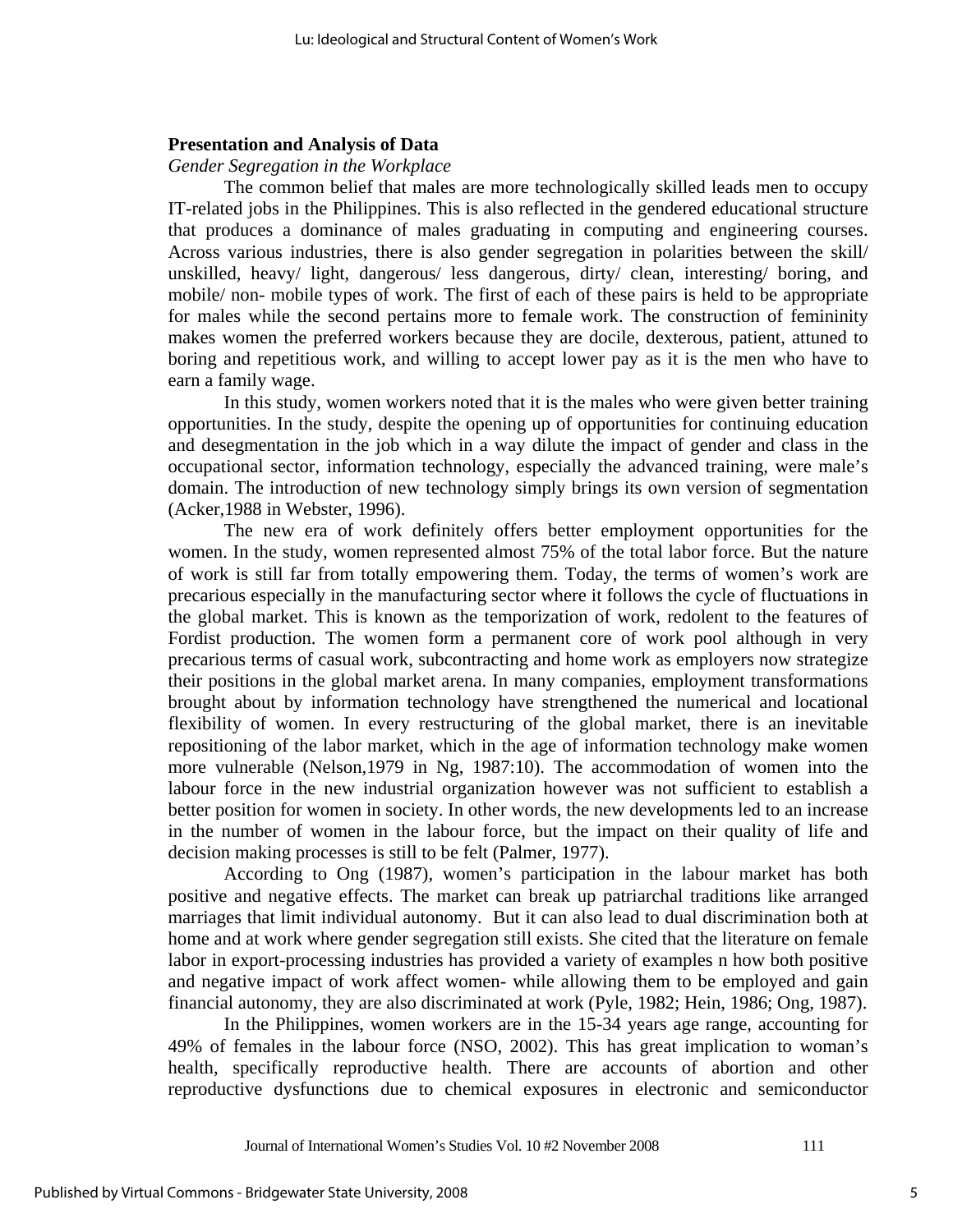industries (Lu, 2000). Repetitive tasks in electronic assembly such as soldering to microchips result in certain visual problems and musculoskeltal problems. Repetitious and detailed assembly line eventually leads to mental and physical stress. In the microchip assembly line, for instance, this "…consists of slicing silicon wafers which are two- to four inches in diameter into 500 pieces of microchips of 25 mm and bonding these chips with as many as 50 gold wires, the size of strand of hair, to circuit boards. Workers use a high powered microscope and mass work at top speed because individual quota run as higher as 800 chips per worker per day (Eviota, 1992:120)."

While women are employed in export zones at an increasing rate and even represent bigger proportion of the total surplus force, gender stereotyping of job exits. Women tend to be employed in assembly, post assembly, or finishing and administration, while men are found in more skilled jobs (Chant and McIlwaine, 1995; Santiago in Fernandez (ed) 2000). This stereotyping is carried over to major occupational groupings where we see women in sales, professional/ technical and clerical jobs which are perceived to be light and feminine work (Santiago in Fernandez, 2000). In managerial and supervisory positions, there are only 33% women, and 69% of these women have earned a college degree compared to only 58% of the males (Ofreneo, 1995). In fact, for every five high ranking employees, there is only one female (Del Rosario, el.al. 1996).

 Socialist and Marxist Feminists argue that the cause of women's exploitation and marginality in the marketplace and socio-economic arena lies in women's dependency in the household (Banejeri, 1980 in Ng, 1987). There are existing structures within the home and ideologies that maintain and reinforce occupational segregation. Women's work at home set limits on how they sell their labor in the market. Due to home responsibilities and reproductive roles, the woman cannot totally devote her labor in the productive sphere. With only a part of her time available for such an endeavor, she resorts to homework, subcontracting work, and teleworking. To accommodate the inherent lack of control of the woman over her labor, she is now willing to sell it in exchange for a lower wage. This becomes more logical when her income adds in a way to her autonomy and gives her a leverage in renegotiating her position at home. Although there is increased sex segregation within industries and across the economic sectors of society, women welcome manufacturing work as the salary, prestige and autonomy that they gain in their new positions provide them with a better bargaining power than their old positions in their homes (Glenn and Feldberg, 1983 in Ng, 1987).

Labor economists hold that differential in earnings is due to differences in skill investment. Thus, women have lesser wages because of the nature of the skill they possess. But recent trends show that there are many factors in the economy, even outside the economy itself , that affect the labor process. The skill required in 'women's' jobs both at home and at work is often undervalued (Beechey and Perkins, 1987; Pollert, 1988). These skills of women derived from traditional homework activities such as sewing, embroidery, weaving are not recognized by employers as skills. The fact that women's work regardless of the technical component of the skill has lesser value is proof that the work is evaluated in terms of ideological orientations related to gender constructions (Baron and Bielby, 1980; Jacobs and Steinberg, 1990).

 Skill is not merely a technical qualification or the ability to perform something but it is also an ideological category. The association of masculinity with technical competence and control, and its obverse in women is in fact related to the social and ideological construction

Journal of International Women's Studies Vol. 10 #2 November 2008 112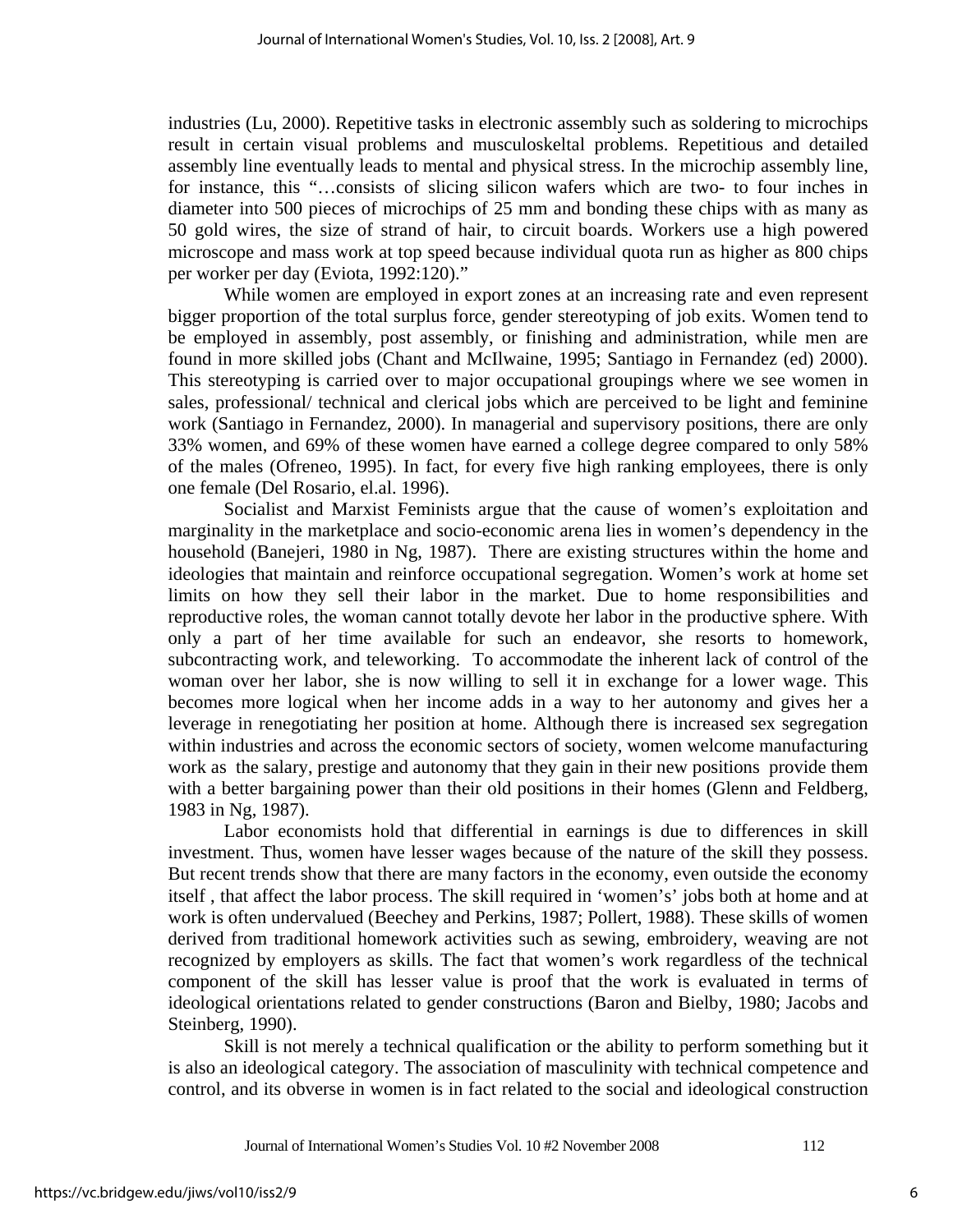of the concept of 'skill' (Phillips and Taylor, 1980 in Webster, 1996), which is then translated to levels of pay. Women carry with them their subordinate status in the home to the workplace, and this comes to define their status in the workplace. In fact, the increasing participation of women in the labor force is seen as the increasing double burden of both paid work and homework. The UN report states that women constitute 70% of those in absolute poverty because of their unequal labor market position articulated in the patriarchal and capitalist modes of production (Jacobs and Steinberg, 1990).

#### **IT Work: A Male Dominated by Field**

Gender differentiation in Information Technology (IT) work can also be viewed sociologically as a social construction and distribution of knowledge. In the study of Saloma in 2002, she noted that IT work is inhabited by a set of knowledge that is constructed by active actors and that this set of knowledge eventually is expressed in the realm of social practices in IT work.

Stephanie Nelson contends rightly that women are no strangers to technology, but historical accounts of technology downplay the role of women (Nelson, 2004). This is reiterated by Slocum who argues that the first tools of civilization were baskets and other plant-harvesting implements created by women (Slocum, 1975).

Saloma said that in a company providing web solutions, there were more men than female workers, more male engineers, and more male software and hardware design engineers. This confirms the gender distribution of knowledge, allocating women to certain specific occupational work. Although she noted that women have a more optimistic place in IT because of the conception that IT is light work and thus a feminine work, they still tend to dominate the lower-end of IT occupations. The breakthrough of women comes only in specific job categories, demonstrating that the social distribution of knowledge in IT jobs is still strongly gendered.

#### **Construction of Class at Work**

Sex segregation in the workplace is a real, flagrant manifestation of segregation in the global labor market. The unequal relationship between periphery and core is explained within the context of a global manufacturing system derived along the lines of gender and race. The new international division of labor is characterized by newer categories of gender, race and class. Eco-feminists say that the transfer of the manual manufacture of information technology to third world countries characterizes the fragmentation of work which allocates the most repetitive, exploitative and back-end processing to the poorer nations (Kelly, 1983 in Webster, 1996).

While women experience all aspects of patriarchal relations at work and the effects of the masculinisation of technology to a greater or lesser extent, there are also differences in power relations between and among women segregated by their class and occupational positions. For instance, the study showed that there are two types of secretarial work. The "personal assistants" have better descriptions of their work conditions. Their jobs are valued and recognized by management. They hold key information about the company, and organize the activities of their boss. At the other end of the spectrum, there are the undervalued and increasingly marginalized women in the "typing pool". The former have career development and training opportunities while the latter are relegated to non-career, part-time temporary work. This was also noted in the study of Compton in 1984 between personal assistants,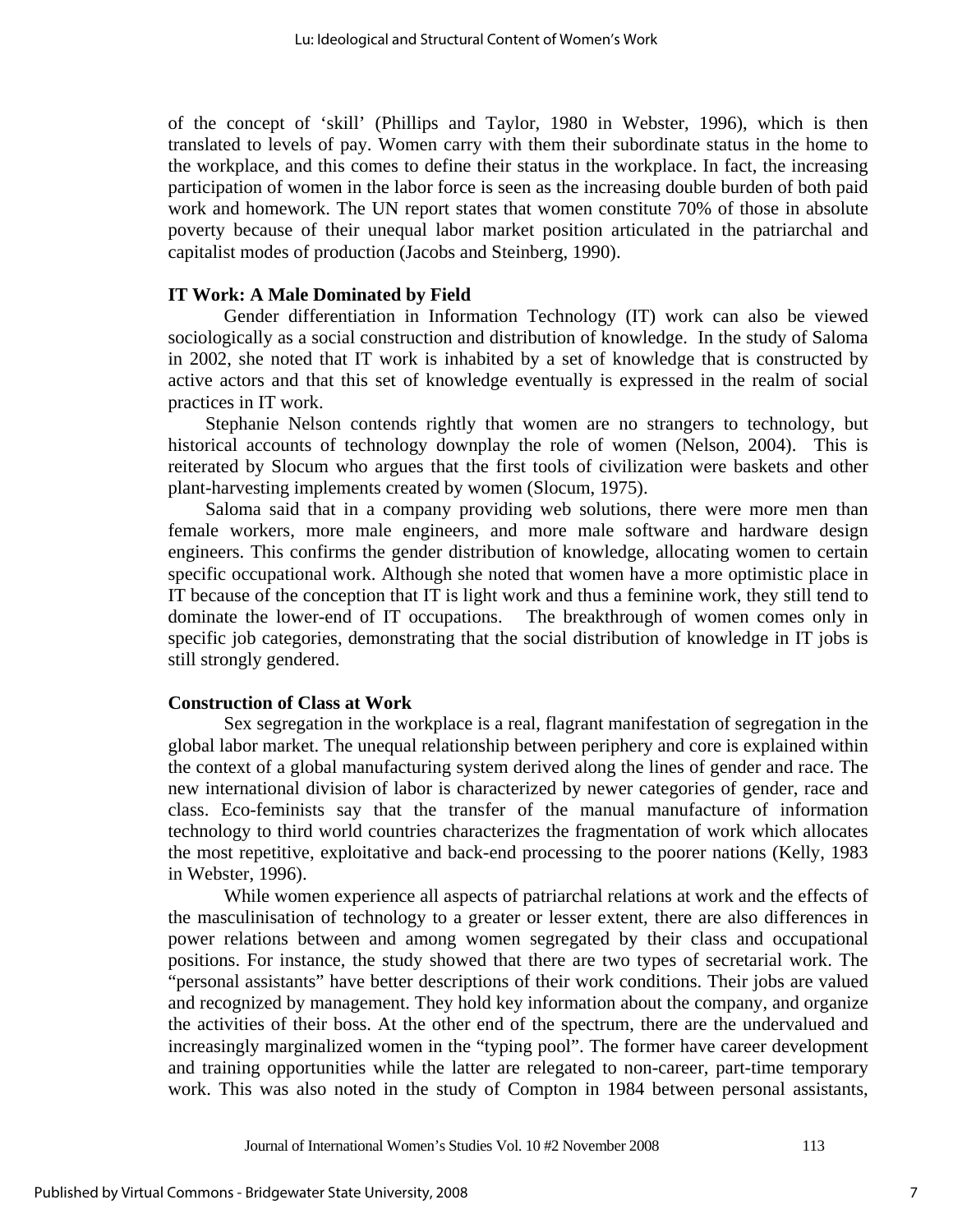many of whom are graduates and spoke second and third languages, and secretaries, whose function was straight word processing and who could "type like billyo" all day long. Among the women, the study showed that their status was still stratified by their educational level, competence, and class.

For the FGD and interviews, the women said:

- "We remain as assembly line workers. There is no opportunity for us to be promoted at work. Worse, we are laid off when there is no quota requirement from the market, and then called in again when market is good." (translated)
- "We are taken in as visual inspectors of microchips, to solder the chips with the use of lead, or even assemble minute parts of the electronics. Bout seventy percent in our plant are women workers." (translated)
- "Although the assembly line workforce is mainly women, the managers and supervisors are mostly males." (translated).
- "We are exposed to toxic fumes that some of our co-workers say predispose us to developing some work related illnesses. But there is no available compensation for occupationally-related illnesses. But having a job is better than having none at all." (translated)
- We, the assembly line workers, are exposed to more hazardous type of work compared to the women in the personnel department such a sthsoe who merely type or do administrative work. We are directly exposed to hazardous chemicals since we handle them in our work." (translated)

Table 1 below shows that assembly line workers have work that is boring, fast-paced and one that requires upskilling regularly compared to clerical workers. Assembly line work also requires more strict visual inspection, has heavier physical load, and requires handling more chemicals and more exposure to radiation, compared to clerical work. For work environment factors, assembly line work exposes workers to fumes, intoxicating odor, hot temperatures, excessive noise and prolonged work compared to clerical work. Strict supervision is also associated with assembly work while participation in bench-marking is related to clerical work. This implies that clerical work has a higher level of job autonomy compared to the assembly line. More accidents like eye infections, inhalation of dust and being caught in machines are reported among assembly line workers. Wounds are more likely to occur by 1.86 times and hearing loss by 4.77 times more among assembly line workers than clerical workers (Table 1).

**Table 1. Chi-square Test of the Relationship of Type of Job (Assembly Line Workers vs. Clerical Workers) and Nature of Task of Workers** 

| <b>Factors</b>                           | <b>P-value</b> | Odds Ratio* |
|------------------------------------------|----------------|-------------|
| Work is Boring                           | $.028*$        | 1.91        |
| Work requires Fast Pacing                | $(002**$       | 1.92        |
| Work requires New Quality Regularly      | $.038*$        | 1.67        |
| <b>Requires Strict Visual Inspection</b> | $005$ **       | 181         |

Journal of International Women's Studies Vol. 10 #2 November 2008 114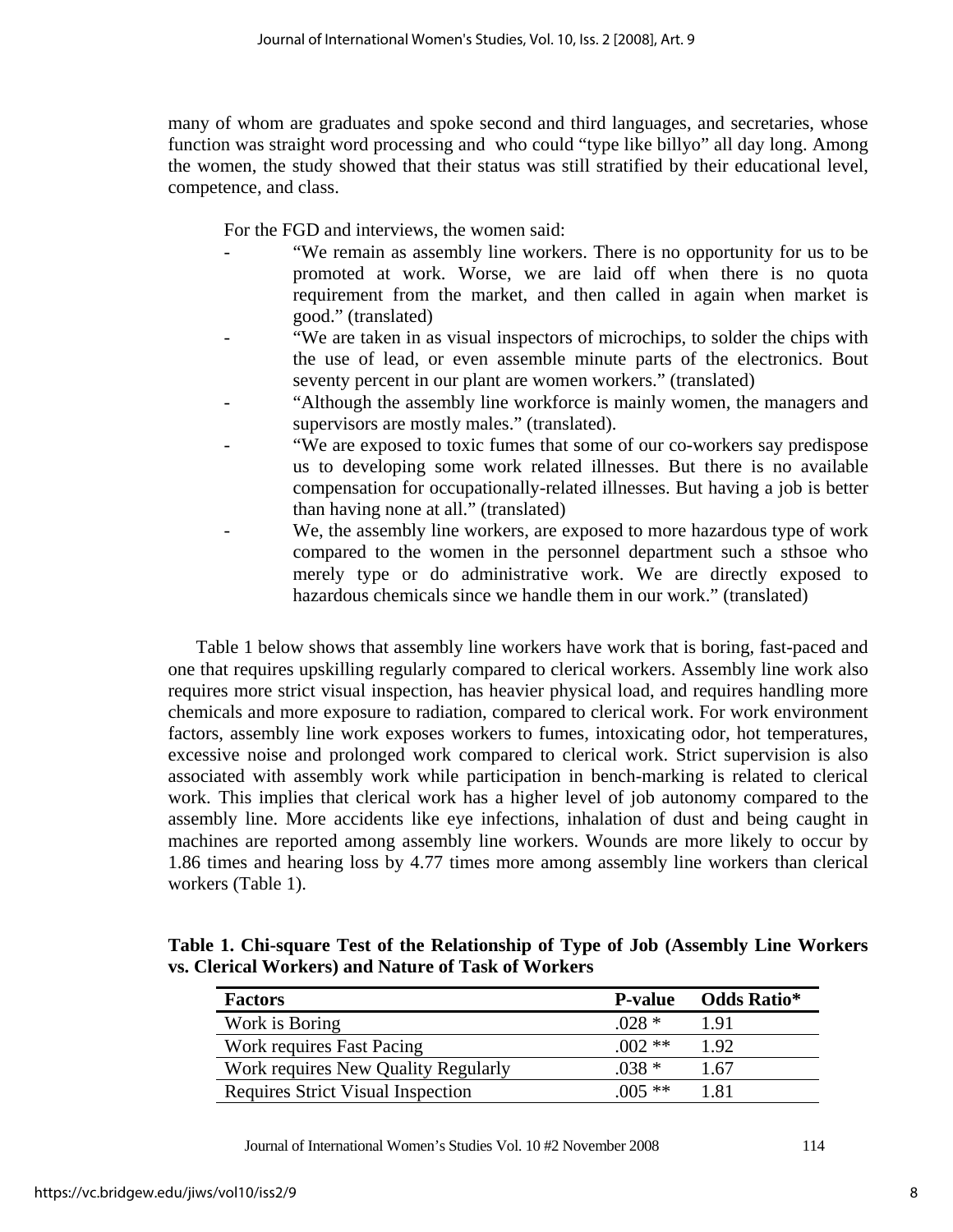| Requires Heavy physical Load                | $.009**$     | 1.95 |
|---------------------------------------------|--------------|------|
| <b>Requires Handling Chemicals</b>          | $.000 *$     | 3.28 |
| Requires Exposure to Radiation              | $.005**$     | 2.12 |
| <b>Exposure to Fumes</b>                    | .075 S       | 1.66 |
| <b>Exposure to Intoxicating Odors</b>       | $**$<br>.001 | 1.99 |
| <b>Exposed in Hot Temperatures</b>          | $.000**$     | 2.65 |
| <b>Exposed to Excessive Noise</b>           | $**$<br>.001 | 2.19 |
| Requires to Stand for Hours                 | $**$<br>.001 | 3.16 |
| Eye Infection                               | $.039*$      | 1.55 |
| <b>Falling Accidents</b>                    | $.020*$      | 2.31 |
| <b>Caught in Machine Parts</b>              | .057 S       | 1.79 |
| Seminars on Health and Safe Living          | $.023*$      | 1.67 |
| <b>Worker Participation in Seminars</b>     | .052 S       | 1.50 |
| <b>Company Policies Covering Promotions</b> | .075 S       | 1.47 |
| <b>Supervisor Always Watches Workers</b>    | $.004**$     | 1.84 |
| Supervisors Tell Workers What to Do         | $.003**$     | 1.99 |
| Worker Participates in Bench Marking        | $.016*$      | .61  |
| Wounds                                      | $.048*$      | 1.86 |
| <b>Hearing Problems</b>                     | $.005**$     | 4.74 |

\*Significant at 5% level of significance; \*\* Significant at 1% level of significance; S Significant at 10% level of significance

With the changing occupational and economic structure in both developed and developing countries, women do not remain as traditional housekeepers but they participate in employment at extremely high rates. With their perceived, inherent characteristics of being dexterous, meticulous, subservient and docile, manufacturing industries prefer them over males. The hazards affect men and women, but as more women are found in the lower hierarchies such as assembly line work, they become most vulnerable. Women's work is also affected by where they located in the global production chain. The work of women in the so called Third World is different from women workers in the First World. The back-end processing, manual intensive, dirty manufacturing and less skill-intensive tasks are more frequently relegated to developing countries. As such women in the third world are affected by both their gender and class positions.

 According to Aiwa Ong, there is indeed an international division of labor within high-tech industries wherein research and development is carried out in core areas (Silicon Valley mostly) and assembly and testing are done in the peripheries and offshore plants located in Malaysia, the Philippines, Singapore, Puerto Rico, Southeast Asia and to a lesser extent in Latin America and Europe (Ong, 2007).

## **Ideological and Structural Application of Information Technologies (IT)**

The challenges that the new workplace poses to its employees are unique especially with the introduction of new information technology. The implications of information technology and automation in industrial organization included a shift to newer and higher value-added activities, upgrading of the technological level of existing industries and production processes, and the phasing out of those products and processes which have lost their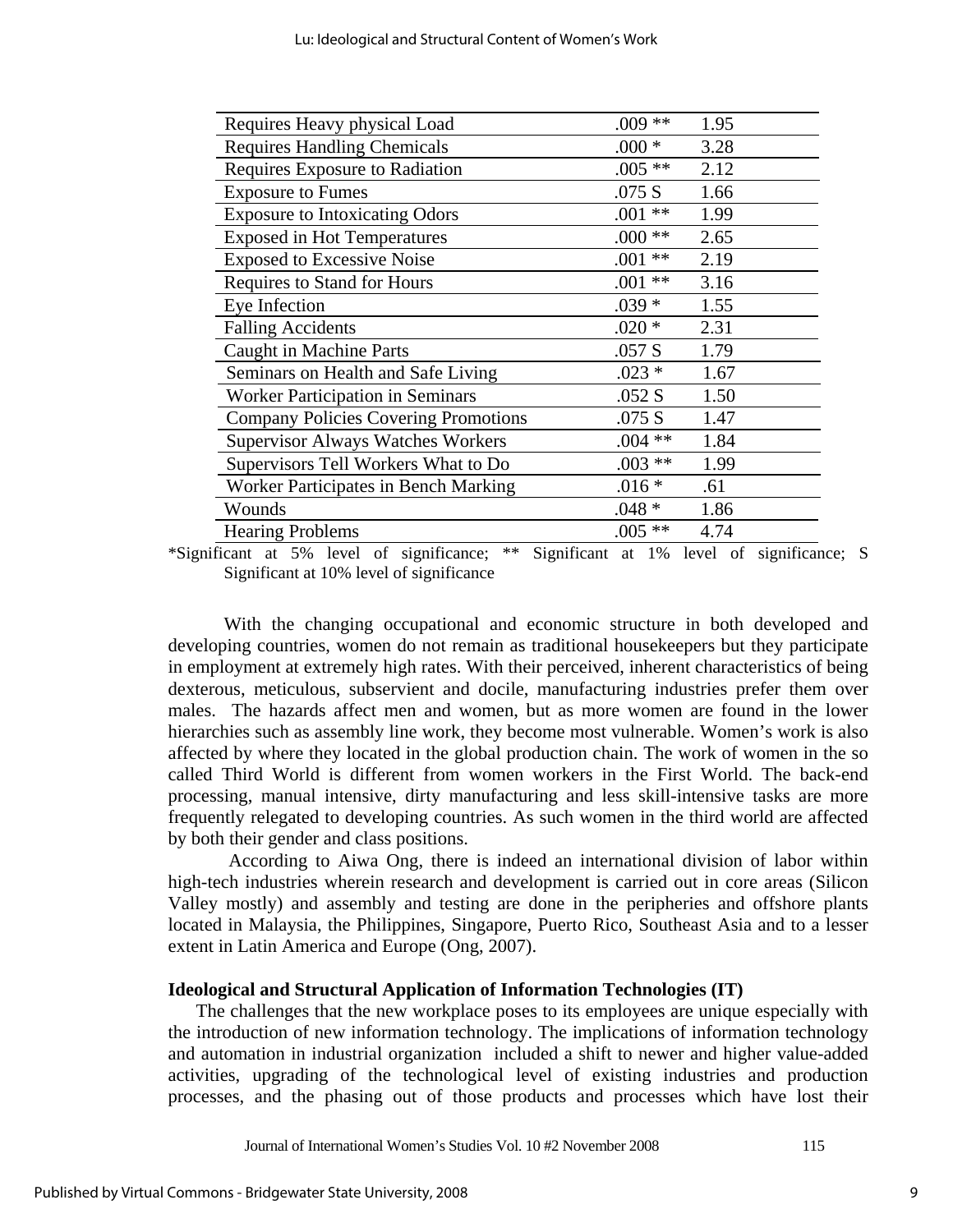competitive advantage in an increasingly labor scarce economy. Research for the study indicated that entire workstations could now be manned by only one person, as the operation is built in the memory of computers. The intensive use of computers and microchips in production has become so great so as to alter the processes in design, fabrication, quality control, marketing, networking and supervision.

 In the 1960s and early 1970s, business activities increased substantially leading to the development of information technology to handle large amounts of data. At first, this created a centralized department handling data where the punch-card operators were separate from the users. Training for the assembly-workers was low-level in nature and only the systems engineers understood the entire process. The innovations were mainly adopted by "an 'extended elite' made up of computer experts, representatives of work organization and some experts for specialized applications (CEDEFOP 1989). After this phase, multiple local application of processing was introduced to allow more access among local users.

 The new technologies and computer-aided technologies used by the sample industries in this study were:

- computerized decision support systems;
- computer information systems;
- computer aided design (CAD);
- computer aided manufacturing (CAM);
- computer integrated manufacturing (CIM);
- computer numerically controlled machining (CNC);
- mechanized product systems such as conveyor belts or workstations; and
- robotics

## **Social Production of Illness**

 For illnesses and health problems, women reported of frequent headache, coughs and colds, body aches, eye problems, urinary tract infection, skin allergy and spontaneous abortions. The accidents they encountered were cuts, and being caught in the machines. Occupational injuries were also investigated and reported by Aiwa Ong. She said that workers who are employed in more hazardous jobs suffer a greater risk of injury and illness. In the case of immigrant workers, she noted that Latino men were two times at greater risk than White male workers to suffer a disabling injury or illness and that Latina women were 1.5 times as likely as White women (Ong, 2007).

Within the local economy, the production-worker, the blue-collar, and the assemblyline worker are the most affected because of their close connection to actual production (WHO, Global Strategy, 1994). In the interviews with women workers, they said, "Some of the women here have asthma, and it is aggravated by dust and chemical exposure. The asthma attacks are reported to be diminished over the weekend, but then recur during the workweek (translated)." The women experience an unhealthy work environment.

The social production of illness paradigm critiques the common perception that illness is caused by poor lifestyles as behavioral theorists contend, instead, arguing that it is caused by work conditions and hazard exposures at work. There has been a tendency over the years to shift the blame to the victims as careless and irresponsible workers. This ignores the dangerous processes and structures that are the real causes of occupational hazards. The women workers said in the interviews that the company gives them health updates on heart disease, family planning and others emphasizing on how to change lifestyle. Little is said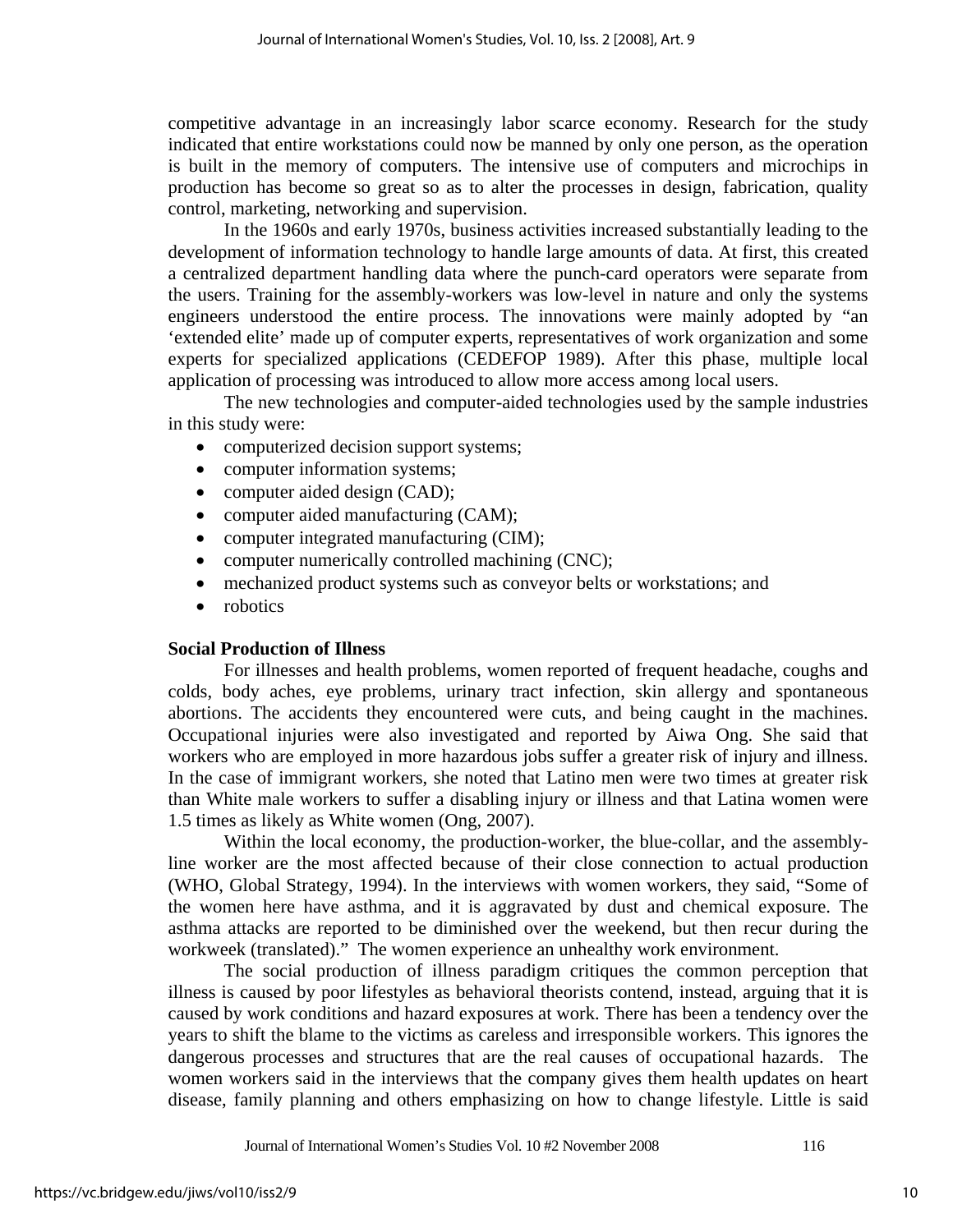about the work-relatedness of these diseases. The thrust is to change lifestyle and behavior seen to be the "cause " of illness and injury without looking into how work should be reorganized and redesigned to eliminate hazard exposures.

Medical anthropology can also be used in having a better understanding of women's health vis-à-vis women's employment. There is a need to integrate alternative and complementary health systems, as well as elucidating the interaction between biological, environmental and social factors affecting health and illness at both the individual and collective levels (Hughes, 1994). According to Hughes, sickness is not just an isolated event, but that the human body is the most proximate terrain where nature, society, and culture speak, and where social truths and social contradictions are played out. This is truly the case at hand in this study where the socio-economic conditions at work create conditions of illness or health for each woman worker.

#### **Conclusion**

This study focused on the position of women in new work organizations in the global market in the Philippines in particular, but extending globally. While opportunities are available to women in the economic sphere, their position is more precarious compared to the males. Even among the women themselves, the study showed that they are polarized along lines of class and level of qualifications.

 Based on the study, we posit that there are many factors affecting the position of the woman in the workplace in a global market. There are those who were pushed into low-skill dead end jobs because of automation and technology, reiterating the existing patriarchal relations.

In the end, this study has confirmed that there is gender differentiation in the new work organization, that women's position in the labour market is affected by both her gender and class status; that technology is not neutral and carries with it skill definitions that are gendered; that illnesses of worker's are a result of occupational hazards and stresses emanating from organizational restructuring to accommodate the demands of a more competitive global market; that organizational measures such as lean production, shiftwork, among others, have affected the health of women workers; and that the lens through which medical practitioners and policy makers should look at occupational illnesses should shift from a biological/genetic model to the accommodation of structures in the work organization. Ultimately, the problematic of poor, rural women workers moving into factory labour can be approached and solved only with consideration of the wider socio-political and economic policies of governments.

#### **References**

Ackerman, S. E. (1984). "The impact of industrialization on the social role of rural Malay Women: A case study of female factory workers in Malacca" in N. Safia Karim (ed). *Women, A Malaysian Focus*. Kuala Lumpur: Oxford University Press.

Banejeri, N. (1987*).* "Women Workers in the Unorganized Sectors: The Calcutta

Experience". in Ng,C., (ed.) *Technology and Gender: Women's Work in Asia: Women's Studies Unit,* Department of Extension Education, Center for Extension and Continuing Education, Universiti Pertanian Malaysia and the Malaysian Social Science Association.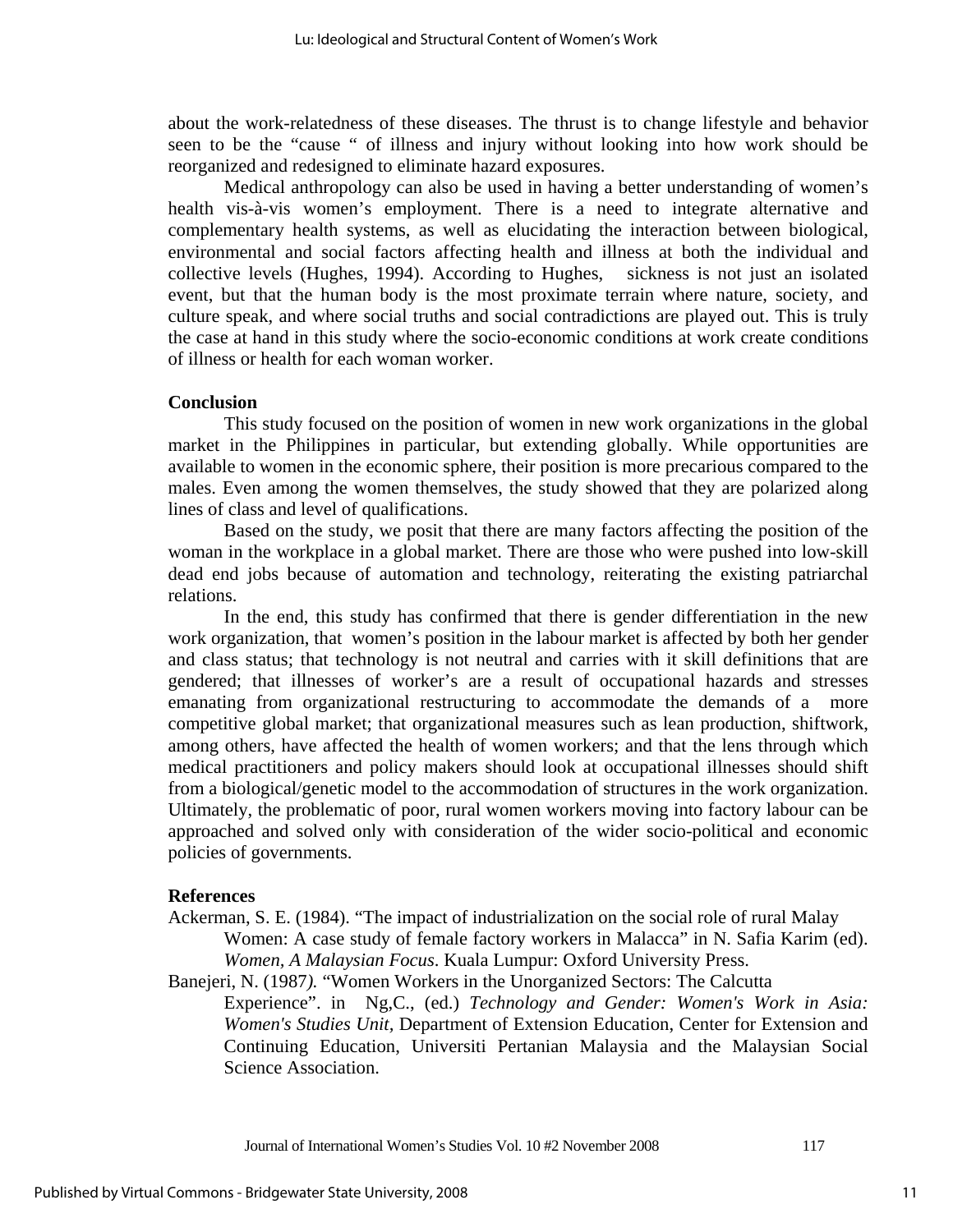- Baron, J., and Bielby, W. T. (1998). "Bringing the firms back in: Stratification, segmentation, and the organization of work.". Jacobs, J. A. and Lim, S. T. *'Trends in Occupational and Industrial Sex Segregation in 56 Countries, 1960-1980, Gender Inequality at Work.* CA: Sage, 97.
- Beechay, V. and Perkins, T. (1987). *A Matter of Hours: Women, Part-time Work and the Labour Market*, Cambridge: Polity Press, 45-66.
- Cannings, K. (1988).The earnings of female and male middle managers. *Journal of Human Resources,* 23, 35-56.
- CEDEFOP (1989). "New Information Technologies and Office Employment- European Comparison". Berlin: European Commission Center for the Development of Vocational Training.
- Chant S and McIlwaine C (1995) Women of a Lesser Cost, female Labour, Foreign Exchange and Philippine Development, Philippines; Ateneo de Manila Press, p. 45- 81.
- Compton, R. and Jones, G. (1984) *White Collar Proletariat: Despoiling and Gender in Clerical Work*, London: Macmillan.
- Dauber, Roslyn and Melinda L. Cain (eds) (1981), *Women and Technological Change in Developing Countries.* Colorado: Westview Press, Boulder.
- Eviota, Elizabeth U. (1992). *The Political Economy of Gender, Women, and the Sexual Division of Labour in the Philippines*. London and New Jersey: ZED Books.
- Feldman, S. (1992) Crisis, Islam and Gender in Bangladesh: The Social Construction of a Female Labor Force,? in Beneria and Feldman, eds.: 105-130.
- Fernandez, Albina P. (ed). (2000). *Review of Women's Studies*. Vol X. Nos 1 & 2. Quezon City: University Center for Women Studies.
- Fröbel, F., Heinrichs, J. and Kreye, O. (1984). "The New International Division of Labour". In Game, A. and Pringle,R. *Gender at Work.* London: Pluto Press.
- Glenn, Evelyn N. and Feldberg, Roslyn (1987). "'Technology and Work Degradation: Effects of Office Automation on Women Clerical Workers". in Rothschild, Joan (ed) *Machina Ex Dea*. CA:Pergamon Press.
- Hein, C. (1986)The Feminization of Industrial Employment in Mauritius: A Case of Sex Segregation, in R. Anker and C. Hein, eds.: 277-312.
- Hill, Stephen. (1981). *Competition and Control at Work: The New Industrial Sociology.* London: Heinemann.
- Jacobs, J. A. and Steinberg, R. (1990). "Compensating differentials and the male-female wage gap: Evidence from the New York state pay equity study". *Social Forces,* 69(2), 439-468.
- Jacobs, J. A. and Steinberg, R. (1996). "Compensating differentials and the male-female wage gap: Evidence from the New York state pay equity study". in Webster, J. *Shaping Women's Work: Gender, Employment and Information Technology.* New York: Addison Wesley Longman, 184.
- Kelly (1983) in Webster, J. (1996). *Shaping Women's Work: Gender, Employment and Information Technology*. New York: Addison Wesley Longman.
- Keily, R.,et.al. (1998). *Globalization and the Third World*. London and New York:Routledge.
- Lu, J. (2000). " Prevalence of Carpal Tunnel Syndrome Among Women